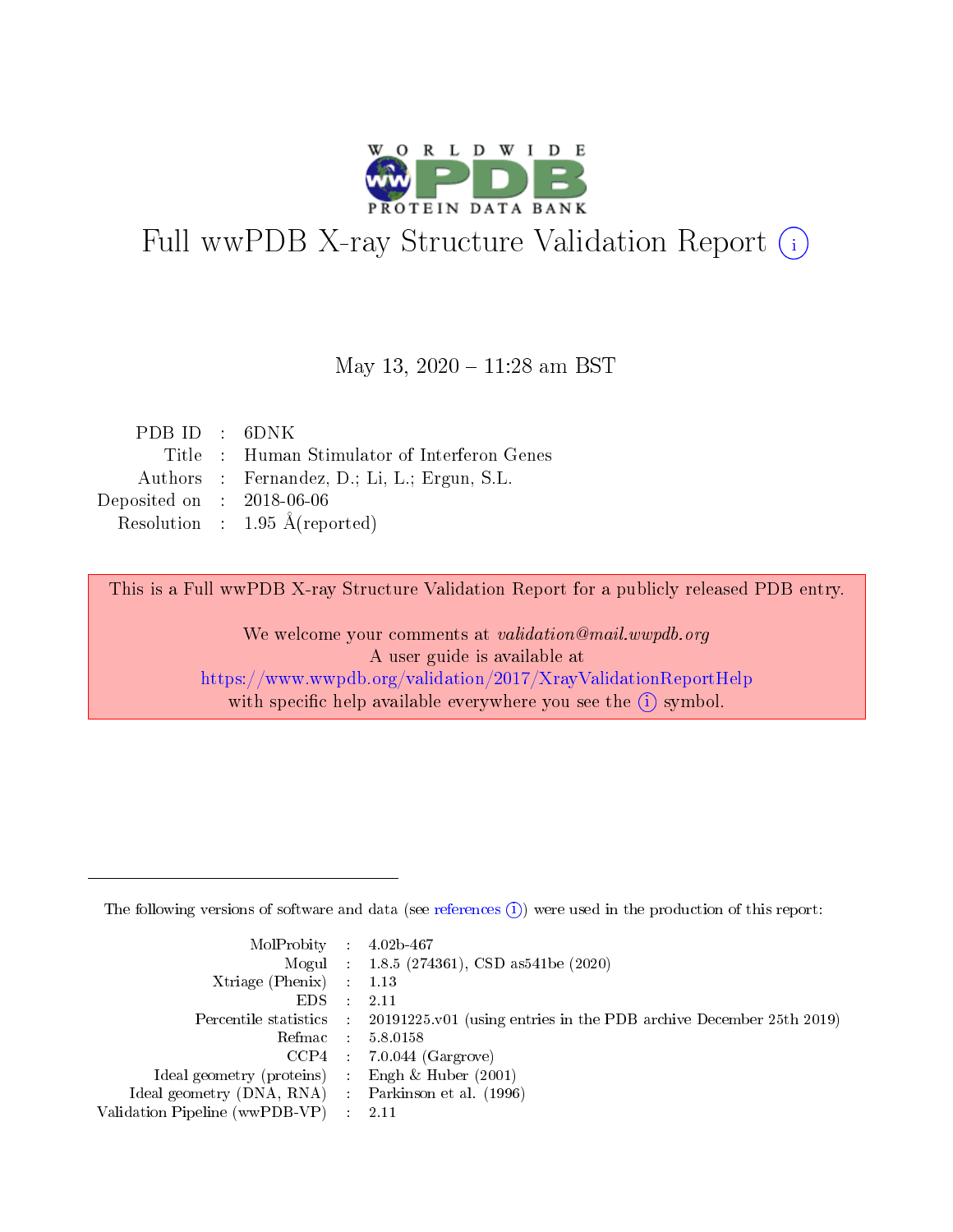# 1 [O](https://www.wwpdb.org/validation/2017/XrayValidationReportHelp#overall_quality)verall quality at a glance  $(i)$

The following experimental techniques were used to determine the structure: X-RAY DIFFRACTION

The reported resolution of this entry is 1.95 Å.

Percentile scores (ranging between 0-100) for global validation metrics of the entry are shown in the following graphic. The table shows the number of entries on which the scores are based.



| Metric                | Whole archive<br>$(\#\mathrm{Entries})$ | Similar resolution<br>$(\#\text{Entries}, \text{resolution range}(\textup{\AA}))$ |  |  |
|-----------------------|-----------------------------------------|-----------------------------------------------------------------------------------|--|--|
| $R_{free}$            | 130704                                  | $2580(1.96-1.96)$                                                                 |  |  |
| Clashscore            | 141614                                  | $2705(1.96-1.96)$                                                                 |  |  |
| Ramachandran outliers | 138981                                  | $2678(1.96-1.96)$                                                                 |  |  |
| Sidechain outliers    | 138945                                  | $2678(1.96-1.96)$                                                                 |  |  |
| RSRZ outliers         | 127900                                  | $2539(1.96-1.96)$                                                                 |  |  |

The table below summarises the geometric issues observed across the polymeric chains and their fit to the electron density. The red, orange, yellow and green segments on the lower bar indicate the fraction of residues that contain outliers for  $>=3, 2, 1$  and 0 types of geometric quality criteria respectively. A grey segment represents the fraction of residues that are not modelled. The numeric value for each fraction is indicated below the corresponding segment, with a dot representing fractions <=5% The upper red bar (where present) indicates the fraction of residues that have poor fit to the electron density. The numeric value is given above the bar.

| Mol | $\cap$ hain | Length | Quality of chain |                            |
|-----|-------------|--------|------------------|----------------------------|
|     |             |        | 7%               |                            |
|     |             | 184    | 83%              | 10%<br>6%<br>$\cdot \cdot$ |

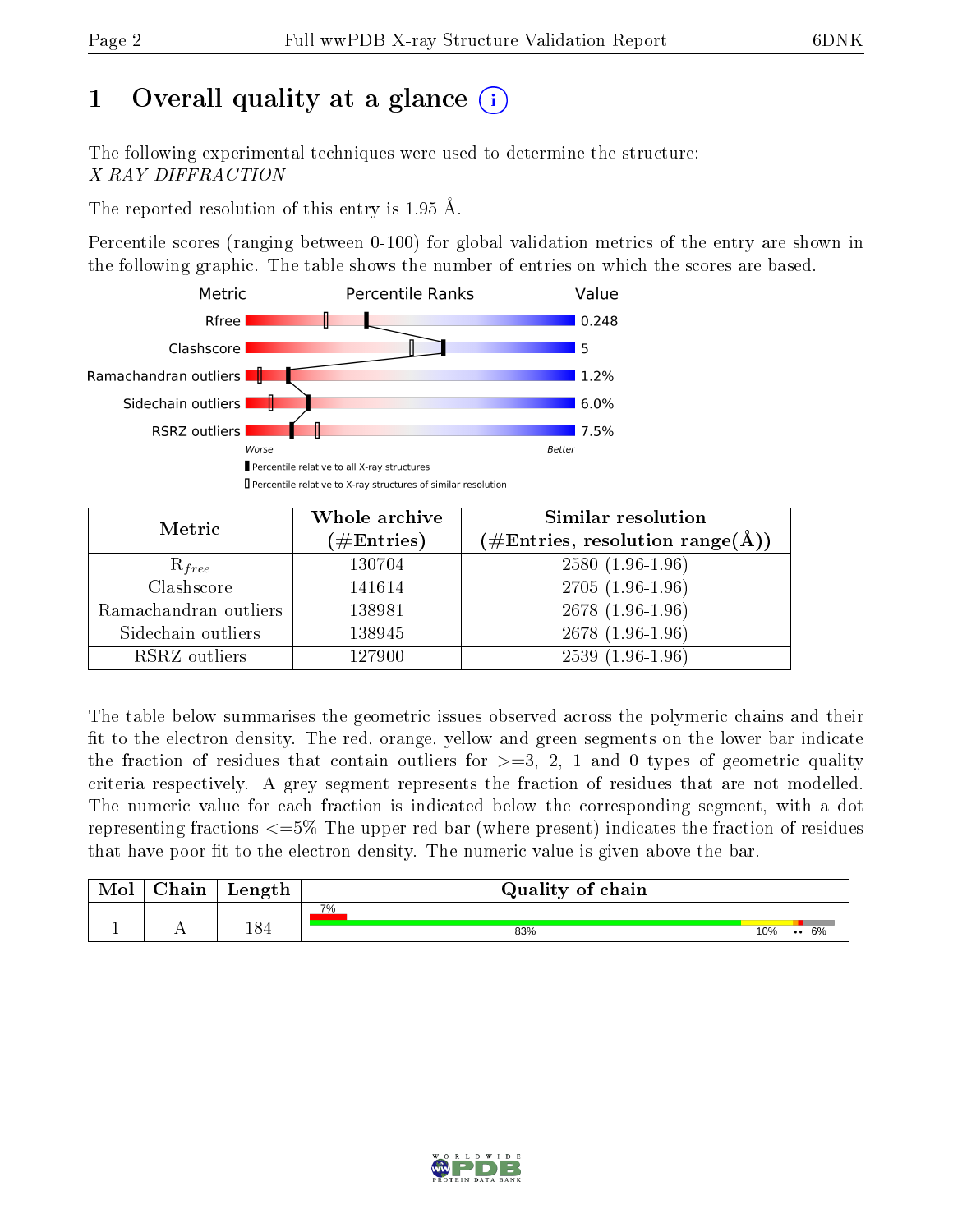# 2 Entry composition  $\left( \cdot \right)$

There are 3 unique types of molecules in this entry. The entry contains 1515 atoms, of which 0 are hydrogens and 0 are deuteriums.

In the tables below, the ZeroOcc column contains the number of atoms modelled with zero occupancy, the AltConf column contains the number of residues with at least one atom in alternate conformation and the Trace column contains the number of residues modelled with at most 2 atoms.

Molecule 1 is a protein called Stimulator of interferon genes protein.

| Mol | $\cap$ hain | $\,$ Residues | $\rm\bf Atoms$ |     |     |     |   | $\text{ZeroOcc}$   AltConf   Trace |  |
|-----|-------------|---------------|----------------|-----|-----|-----|---|------------------------------------|--|
|     |             | 173           | ota.<br>403    | 386 | 247 | 263 | − |                                    |  |

There are 2 discrepancies between the modelled and reference sequences:

| Chain |     | Residue   Modelled   Actual   Comment |     |          | Reference  |
|-------|-----|---------------------------------------|-----|----------|------------|
| A     | 230 | A LA                                  | GLY | conflict | UNP Q86WV6 |
|       | 232 | ${\rm ARG}$                           | НIS | conflict | UNP Q86WV6 |

• Molecule 2 is cGAMP (three-letter code: 1SY) (formula:  $C_{20}H_{24}N_{10}O_{13}P_2$ ).



| Mol |  | Chain   Residues | $\rm{Atoms}$ |              |  |  | $ZeroOcc \mid AltConf \mid$ |  |  |
|-----|--|------------------|--------------|--------------|--|--|-----------------------------|--|--|
|     |  |                  | $\rm Total$  | $\mathbf{C}$ |  |  |                             |  |  |
|     |  |                  | 20-          |              |  |  |                             |  |  |

• Molecule 3 is water.

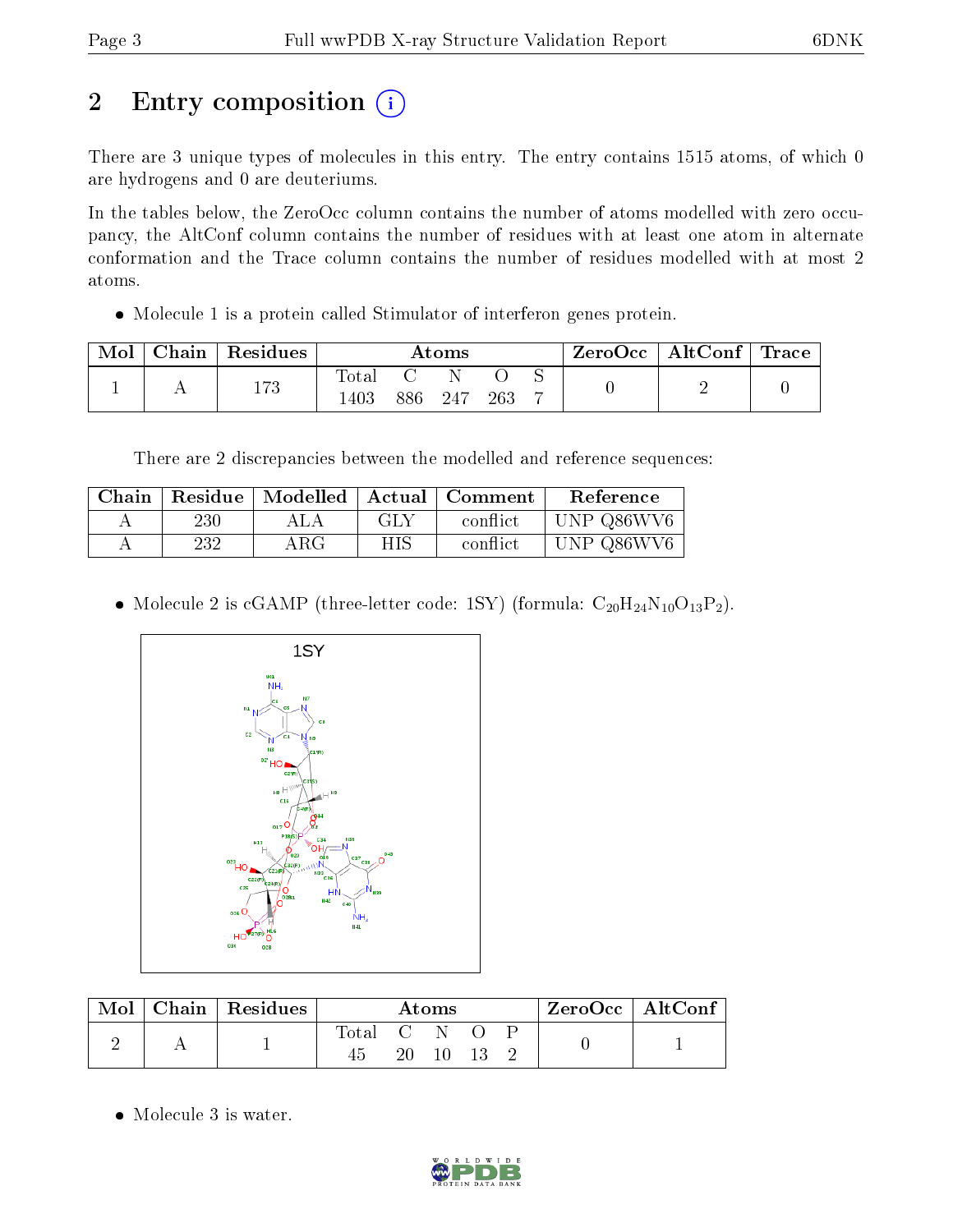|  | $\text{Mol}$   Chain   Residues | Atoms | $ZeroOcc$   AltConf |
|--|---------------------------------|-------|---------------------|
|  | -67                             | Total |                     |

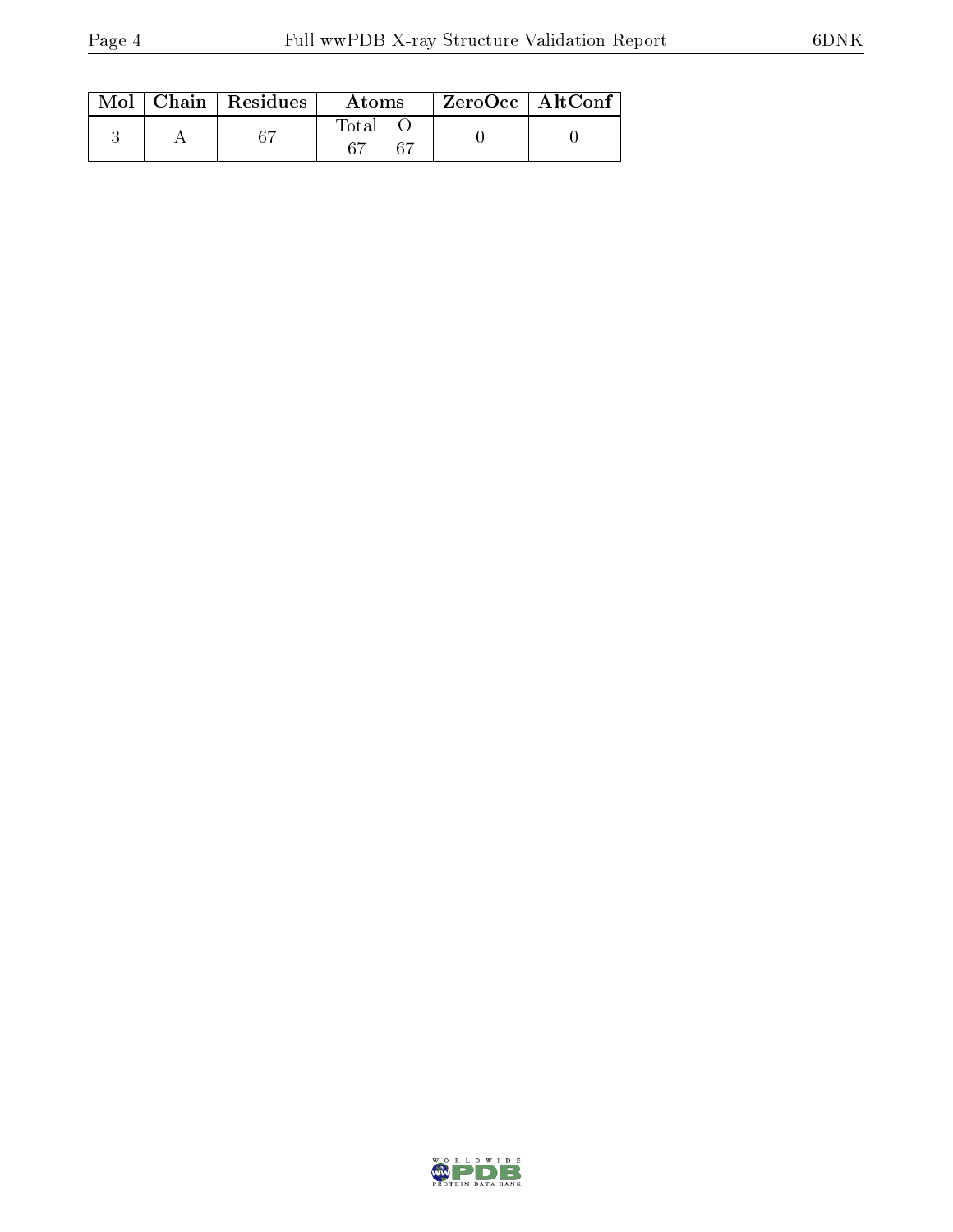# 3 Residue-property plots  $(i)$

These plots are drawn for all protein, RNA and DNA chains in the entry. The first graphic for a chain summarises the proportions of the various outlier classes displayed in the second graphic. The second graphic shows the sequence view annotated by issues in geometry and electron density. Residues are color-coded according to the number of geometric quality criteria for which they contain at least one outlier: green  $= 0$ , yellow  $= 1$ , orange  $= 2$  and red  $= 3$  or more. A red dot above a residue indicates a poor fit to the electron density (RSRZ  $> 2$ ). Stretches of 2 or more consecutive residues without any outlier are shown as a green connector. Residues present in the sample, but not in the model, are shown in grey.

• Molecule 1: Stimulator of interferon genes protein



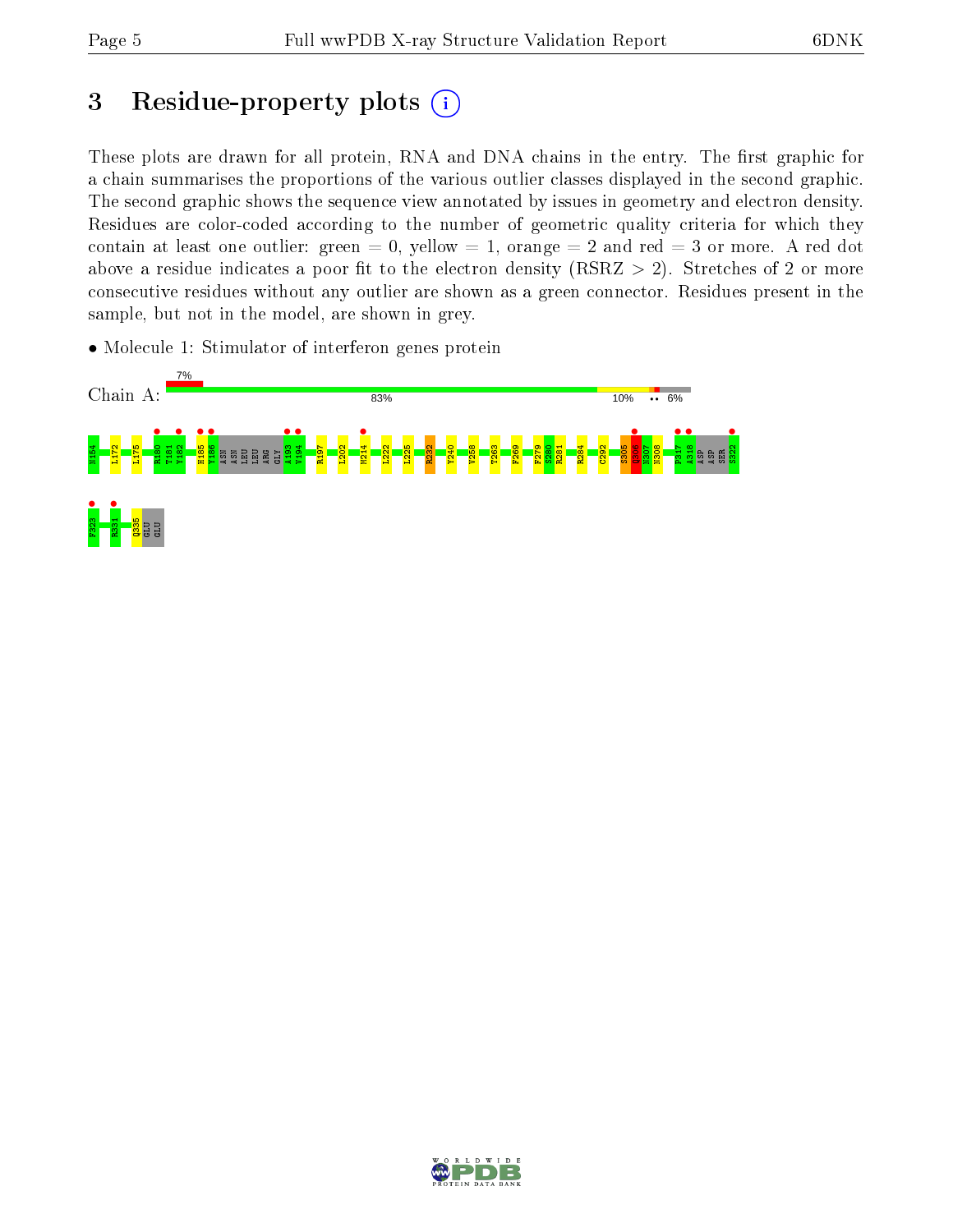## 4 Data and refinement statistics  $(i)$

| Property                                                         | Value                                              | Source     |
|------------------------------------------------------------------|----------------------------------------------------|------------|
| Space group                                                      | P 41 21 2                                          | Depositor  |
| Cell constants                                                   | $110.41\text{\AA}$<br>$110.41\text{\AA}$<br>35.86Å | Depositor  |
| a, b, c, $\alpha$ , $\beta$ , $\gamma$                           | $90.00^\circ$<br>$90.00^\circ$<br>$90.00^\circ$    |            |
| Resolution $(A)$                                                 | $20.07 - 1.95$                                     | Depositor  |
|                                                                  | $34.92 - 1.95$                                     | <b>EDS</b> |
| % Data completeness                                              | $98.8(20.07-1.95)$                                 | Depositor  |
| (in resolution range)                                            | 99.0 (34.92-1.95)                                  | <b>EDS</b> |
| $R_{merge}$                                                      | 0.07                                               | Depositor  |
| $\mathrm{R}_{sym}$                                               | (Not available)                                    | Depositor  |
| $\langle I/\sigma(I) \rangle^{-1}$                               | $1.89$ (at $1.95\text{\AA}$ )                      | Xtriage    |
| Refinement program                                               | <b>REFMAC 5.8.0135</b>                             | Depositor  |
|                                                                  | 0.193,<br>0.241                                    | Depositor  |
| $R, R_{free}$                                                    | $0.203$ ,<br>0.248                                 | DCC        |
| $R_{free}$ test set                                              | 877 reflections $(5.29\%)$                         | wwPDB-VP   |
| Wilson B-factor $(A^2)$                                          | 34.3                                               | Xtriage    |
| Anisotropy                                                       | 0.004                                              | Xtriage    |
| Bulk solvent $k_{sol}(\text{e}/\text{A}^3), B_{sol}(\text{A}^2)$ | 0.37, 48.3                                         | <b>EDS</b> |
| L-test for $\mathrm{twinning}^2$                                 | $< L >$ = 0.49, $< L2$ = 0.33                      | Xtriage    |
| Estimated twinning fraction                                      | No twinning to report.                             | Xtriage    |
| $F_o, F_c$ correlation                                           | 0.96                                               | <b>EDS</b> |
| Total number of atoms                                            | 1515                                               | wwPDB-VP   |
| Average B, all atoms $(A^2)$                                     | 41.0                                               | wwPDB-VP   |

Xtriage's analysis on translational NCS is as follows: The largest off-origin peak in the Patterson function is  $5.68\%$  of the height of the origin peak. No significant pseudotranslation is detected.

<sup>&</sup>lt;sup>2</sup>Theoretical values of  $\langle |L| \rangle$ ,  $\langle L^2 \rangle$  for acentric reflections are 0.5, 0.333 respectively for untwinned datasets, and 0.375, 0.2 for perfectly twinned datasets.



<span id="page-5-1"></span><span id="page-5-0"></span><sup>1</sup> Intensities estimated from amplitudes.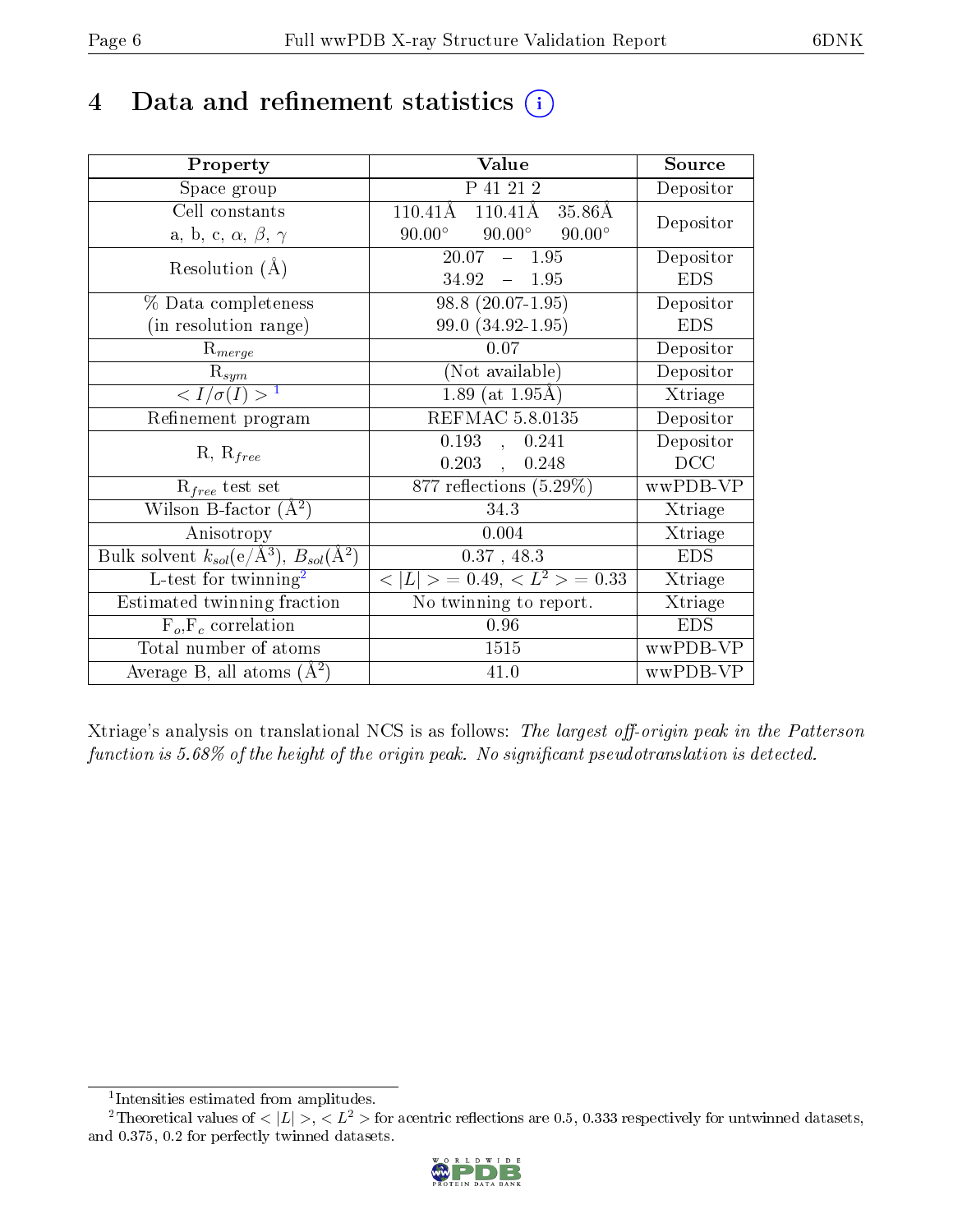# 5 Model quality  $(i)$

## 5.1 Standard geometry (i)

Bond lengths and bond angles in the following residue types are not validated in this section: 1SY

The Z score for a bond length (or angle) is the number of standard deviations the observed value is removed from the expected value. A bond length (or angle) with  $|Z| > 5$  is considered an outlier worth inspection. RMSZ is the root-mean-square of all Z scores of the bond lengths (or angles).

|  | $Mol$   Chain |      | Bond lengths                            | Bond angles |                 |  |
|--|---------------|------|-----------------------------------------|-------------|-----------------|--|
|  |               |      | RMSZ $\mid \#  Z  > 5 \mid$ RMSZ $\mid$ |             | $\# Z  > 5$     |  |
|  |               | 0.61 | 0/1435                                  | 0.84        | $2/1945(0.1\%)$ |  |

Chiral center outliers are detected by calculating the chiral volume of a chiral center and verifying if the center is modelled as a planar moiety or with the opposite hand.A planarity outlier is detected by checking planarity of atoms in a peptide group, atoms in a mainchain group or atoms of a sidechain that are expected to be planar.

|  | $\mid$ Mol $\mid$ Chain $\mid$ #Chirality outliers $\mid$ #Planarity outliers $\mid$ |
|--|--------------------------------------------------------------------------------------|
|  |                                                                                      |

There are no bond length outliers.

All (2) bond angle outliers are listed below:

| $\operatorname{Mol}$ | $\,$ Chain $\,$ | $\vert$ Res $\vert$ | $\vert$ Type | Atoms                    |        | Observed $(°)$ | Ideal $(°)$ |
|----------------------|-----------------|---------------------|--------------|--------------------------|--------|----------------|-------------|
|                      |                 | 232                 | ARG          | $NE$ $CZ$ -NH1           | - 7.20 | 123.90         | 120.30      |
|                      |                 | 197                 | $\rm{ARG}$   | $NE$ -CZ-NH2 $\parallel$ | 5.78   | 123.19         | 120.30      |

There are no chirality outliers.

All (1) planarity outliers are listed below:

|  |     |      | $\sqrt{\text{Mol}}$   Chain   Res   Type   Group |
|--|-----|------|--------------------------------------------------|
|  | 305 | SER. | Peptide                                          |

### 5.2 Too-close contacts (i)

In the following table, the Non-H and H(model) columns list the number of non-hydrogen atoms and hydrogen atoms in the chain respectively. The H(added) column lists the number of hydrogen atoms added and optimized by MolProbity. The Clashes column lists the number of clashes within the asymmetric unit, whereas Symm-Clashes lists symmetry related clashes.

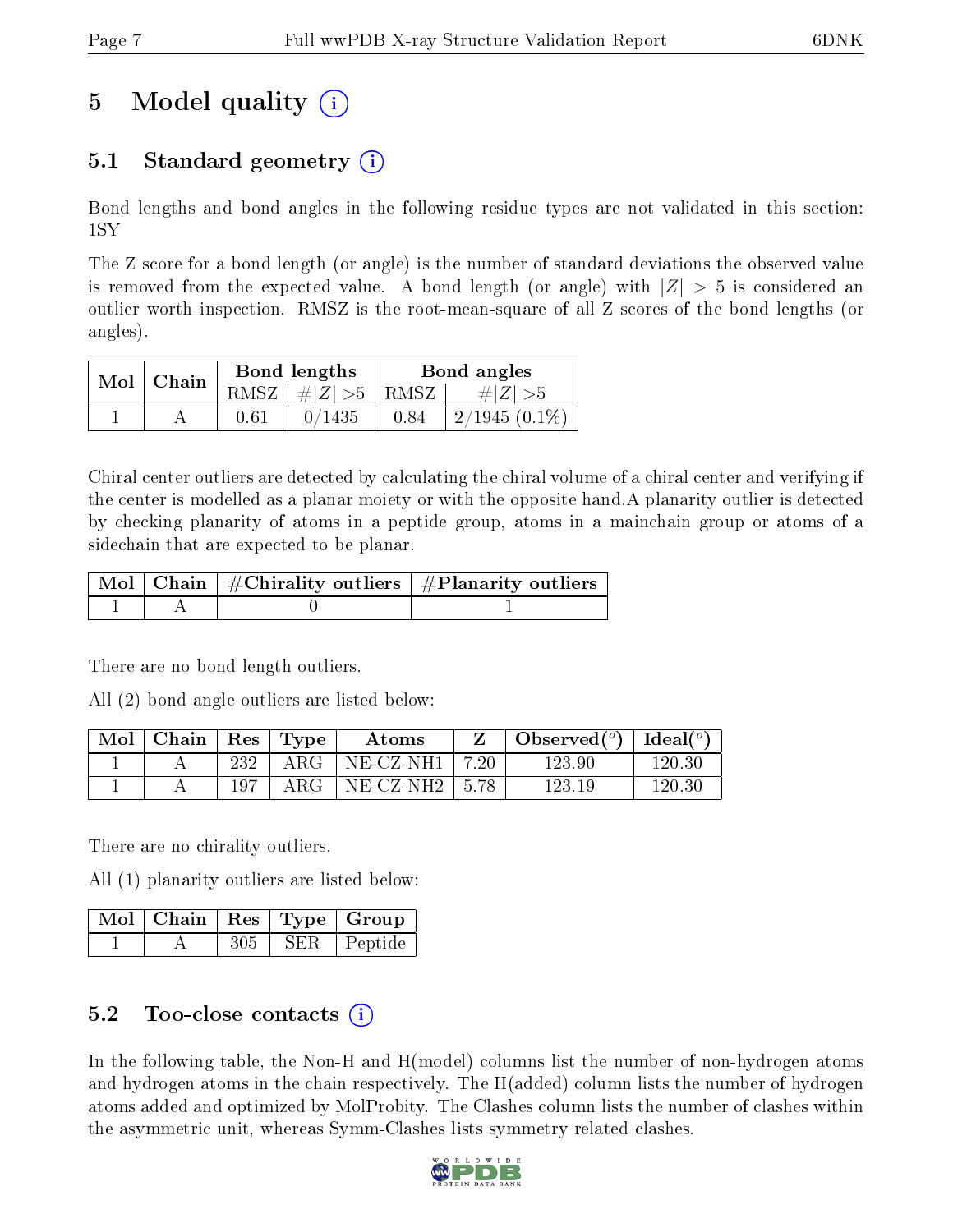| Mol |      |      | Chain   Non-H   H(model)   H(added)   Clashes   Symm-Clashes |
|-----|------|------|--------------------------------------------------------------|
|     | 1403 | 1386 |                                                              |
|     |      |      |                                                              |
|     |      |      |                                                              |
|     | 1515 |      |                                                              |

The all-atom clashscore is defined as the number of clashes found per 1000 atoms (including hydrogen atoms). The all-atom clashscore for this structure is 5.

All (13) close contacts within the same asymmetric unit are listed below, sorted by their clash magnitude.

| Atom-1              | Atom-2              | Interatomic      | $\overline{\text{Clash}}$ |
|---------------------|---------------------|------------------|---------------------------|
|                     |                     | distance $(\AA)$ | overlap $(A)$             |
| 1:A:263[A]:THR:OG1  | 2:A:401[A]:1SY:O2'  | 1.83             | 0.76                      |
| 1: A: 232: ARG: HD3 | 1: A:240:TYR:OH     | 1.86             | 0.75                      |
| 1:A:263[A]:THR:OG1  | 3:A:502:HOH:O       | 2.15             | 0.65                      |
| 1:A:305:SER:OG      | 1: A:306: GLN:N     | 2.31             | 0.64                      |
| 1:A:172:LEU:HD13    | 1:A:305:SER:HB3     | 1.83             | 0.59                      |
| 1: A:172: LEU: HD13 | 1: A:305: SER:CB    | 2.34             | 0.57                      |
| 1: A:202:LEU:HD13   | 1:A:292[B]:CYS:SG   | 2.47             | 0.55                      |
| 1: A:306: GLN: HA   | 1: A:306: GLN: HE21 | 1.72             | 0.54                      |
| 1:A:232:ARG:NH2     | 3:A:505:HOH:O       | 2.42             | 0.51                      |
| 1:A:172:LEU:CD1     | 1:A:305:SER:HB3     | 2.41             | 0.50                      |
| 2:A:401[B]:1SY:N41  | 3:A:502:HOH:O       | 2.24             | 0.45                      |
| 1: A:269:PHE:HA     | 1:A:284:ARG:HD2     | 2.02             | 0.42                      |
| 1:A:305:SER:HA      | 1:A:308:ASN:HD22    | 1.86             | 0.41                      |

There are no symmetry-related clashes.

### 5.3 Torsion angles  $(i)$

#### 5.3.1 Protein backbone (i)

In the following table, the Percentiles column shows the percent Ramachandran outliers of the chain as a percentile score with respect to all X-ray entries followed by that with respect to entries of similar resolution.

The Analysed column shows the number of residues for which the backbone conformation was analysed, and the total number of residues.

| $\mid$ Mol $\mid$ Chain $\mid$ | Analysed                                |  |          | Favoured   Allowed   Outliers   Percentiles |
|--------------------------------|-----------------------------------------|--|----------|---------------------------------------------|
|                                | $169/184$ (92\%)   161 (95\%)   6 (4\%) |  | $2(1\%)$ | 13 4                                        |

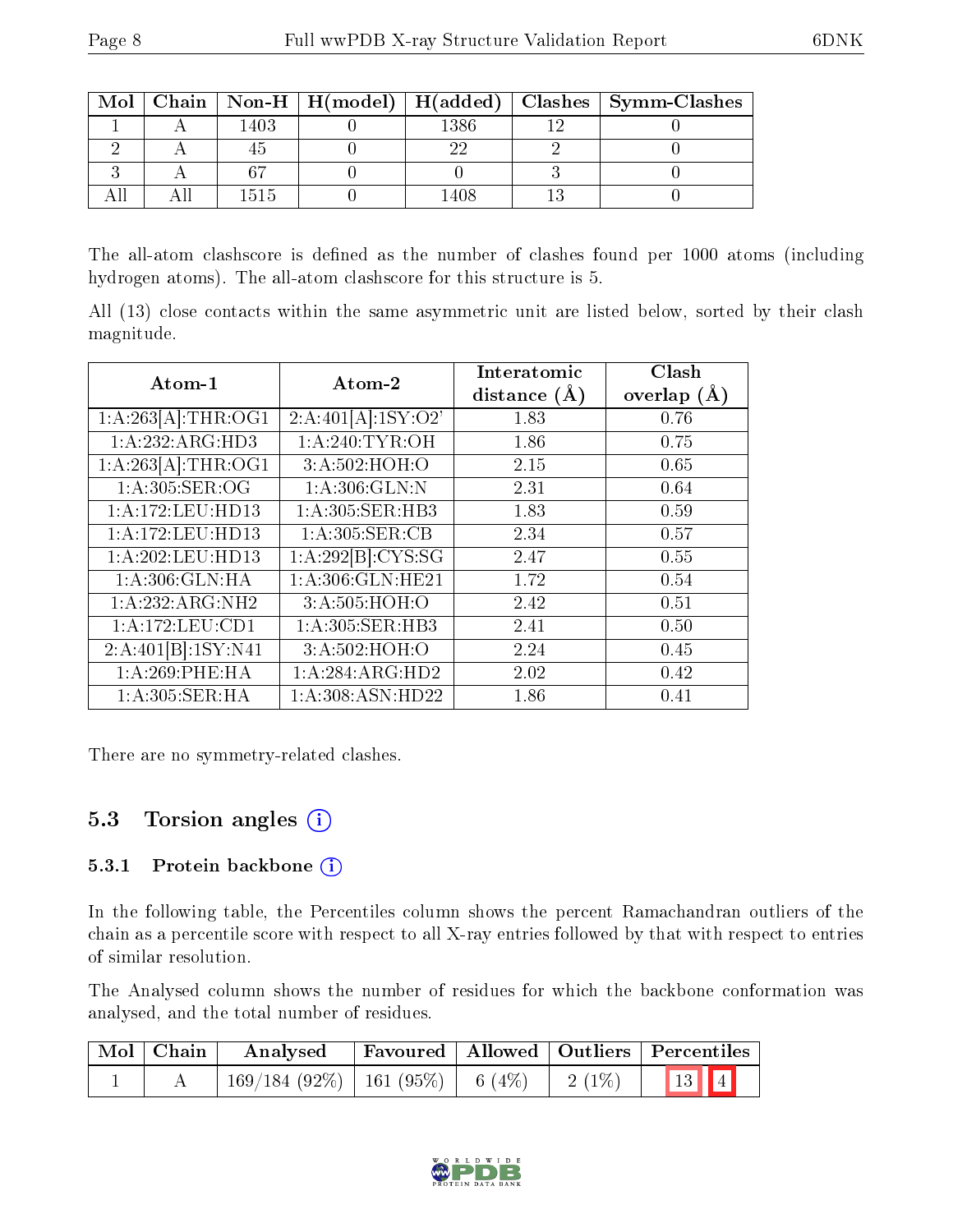All (2) Ramachandran outliers are listed below:

| Mol | Chain | Res | Type    |
|-----|-------|-----|---------|
|     |       | 306 | $\pm 1$ |
|     |       | 185 |         |

#### 5.3.2 Protein sidechains  $\left( \widehat{\mathbf{i}} \right)$

In the following table, the Percentiles column shows the percent sidechain outliers of the chain as a percentile score with respect to all X-ray entries followed by that with respect to entries of similar resolution.

The Analysed column shows the number of residues for which the sidechain conformation was analysed, and the total number of residues.

| $\mid$ Mol $\mid$ Chain $\mid$ | Analysed     | Rotameric   Outliers   Percentiles |  |      |  |
|--------------------------------|--------------|------------------------------------|--|------|--|
|                                | 152/160(95%) | 143 (94%)   9 (6%)                 |  | 19 8 |  |

All (9) residues with a non-rotameric sidechain are listed below:

| Mol          | Chain | Res | Type       |
|--------------|-------|-----|------------|
| 1            | A     | 175 | LEU        |
| 1            |       | 214 | MET        |
| $\mathbf{1}$ | A     | 222 | LEU        |
| 1            | A     | 225 | LEU        |
| 1            | A     | 258 | VAL        |
| 1            | А     | 279 | PHE        |
| 1            | А     | 281 | $\rm{ARG}$ |
| 1            | А     | 306 | GLN        |
|              |       | 335 | <b>GLN</b> |

Some sidechains can be flipped to improve hydrogen bonding and reduce clashes. All (2) such sidechains are listed below:

| Mol | ${\rm Chain}$ | Res | 1 ype |
|-----|---------------|-----|-------|
|     |               |     |       |
|     |               |     |       |

#### $5.3.3$  RNA  $(i)$

There are no RNA molecules in this entry.

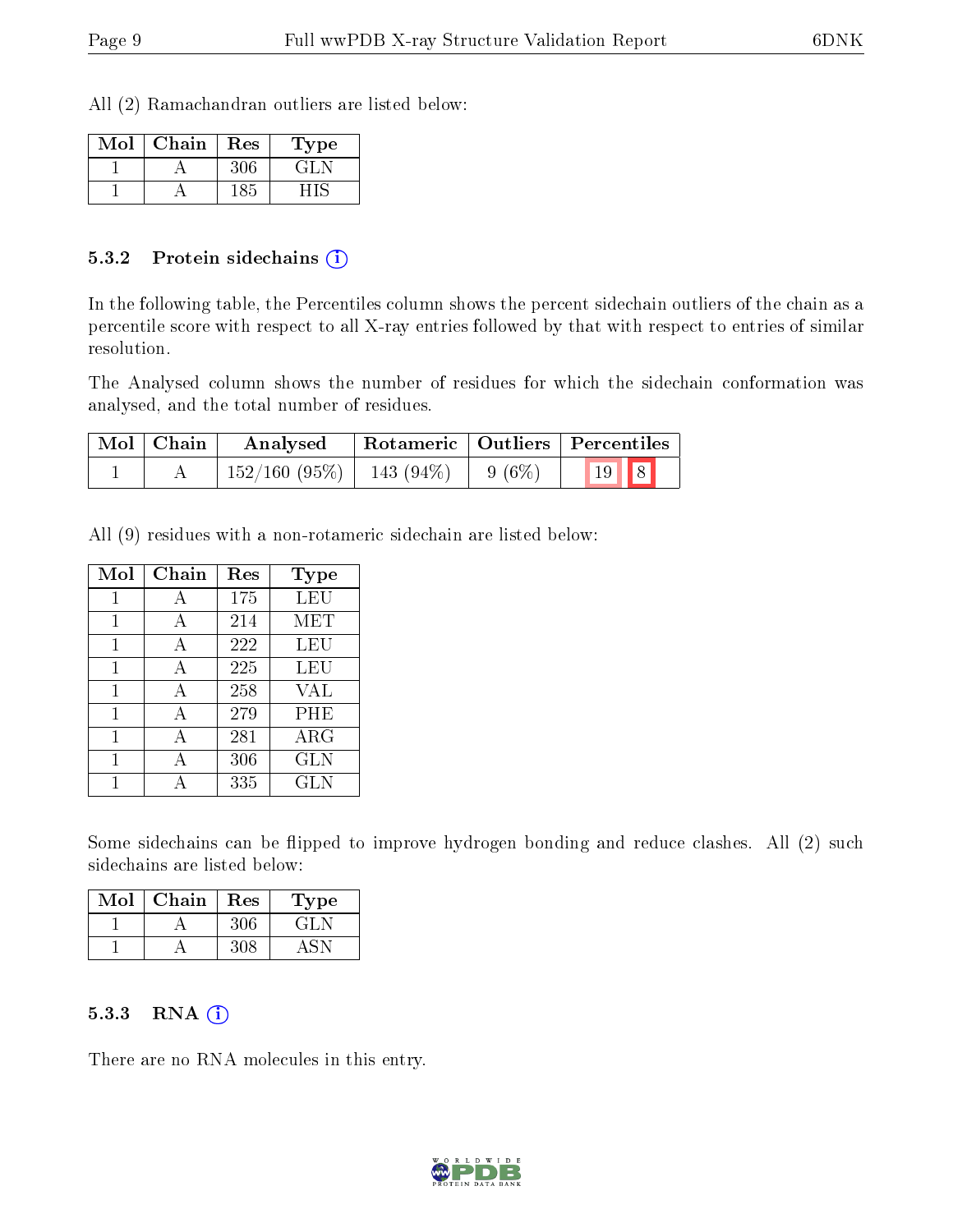#### 5.4 Non-standard residues in protein, DNA, RNA chains (i)

There are no non-standard protein/DNA/RNA residues in this entry.

#### 5.5 Carbohydrates  $(i)$

There are no carbohydrates in this entry.

#### 5.6 Ligand geometry (i)

2 ligands are modelled in this entry. There are no bond length outliers. There are no bond angle outliers. There are no chirality outliers. There are no torsion outliers. There are no ring outliers. No monomer is involved in short contacts.

### 5.7 [O](https://www.wwpdb.org/validation/2017/XrayValidationReportHelp#nonstandard_residues_and_ligands)ther polymers  $(i)$

There are no such residues in this entry.

### 5.8 Polymer linkage issues  $(i)$

There are no chain breaks in this entry.

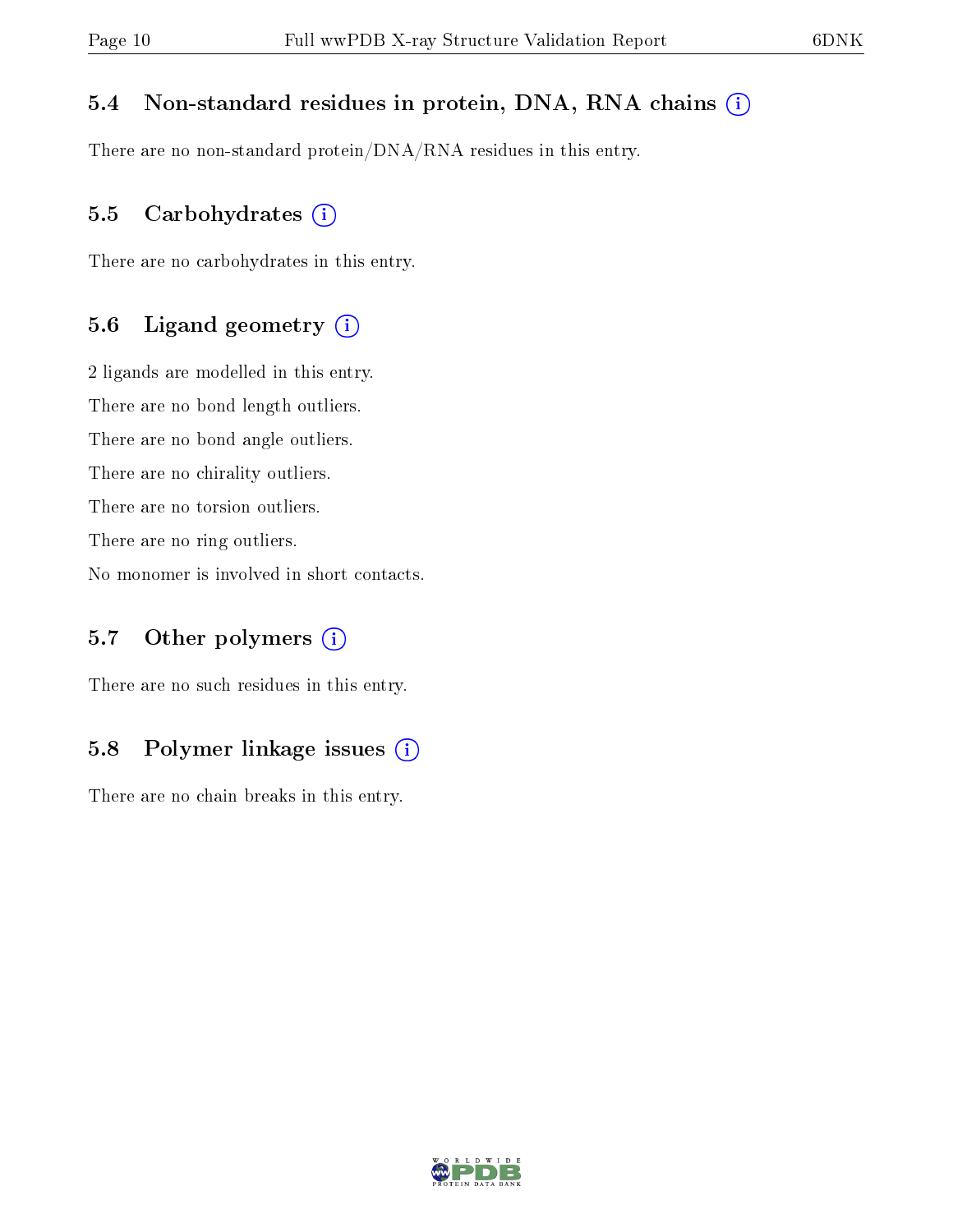## 6 Fit of model and data  $(i)$

### 6.1 Protein, DNA and RNA chains  $(i)$

In the following table, the column labelled  $#RSRZ> 2'$  contains the number (and percentage) of RSRZ outliers, followed by percent RSRZ outliers for the chain as percentile scores relative to all X-ray entries and entries of similar resolution. The OWAB column contains the minimum, median,  $95<sup>th</sup>$  percentile and maximum values of the occupancy-weighted average B-factor per residue. The column labelled  $Q< 0.9$  lists the number of (and percentage) of residues with an average occupancy less than 0.9.

| Mol   Chain | Analysed         | $<$ RSRZ $>$ | $\rm \#RSRZ{>}2$                      | $\mid$ OWAB(Å <sup>2</sup> ) $\mid$ Q<0.9 |  |
|-------------|------------------|--------------|---------------------------------------|-------------------------------------------|--|
|             | 173/184 $(94\%)$ | 0.65         | 13 $(7\%)$   14   22   23, 37, 70, 89 |                                           |  |

All (13) RSRZ outliers are listed below:

| Mol | Chain          | $\operatorname{Res}% \left( \mathcal{N}\right) \equiv\operatorname{Res}(\mathcal{N}_{0},\mathcal{N}_{0})$ | Type        | $_{\rm RSRZ}$ |
|-----|----------------|-----------------------------------------------------------------------------------------------------------|-------------|---------------|
| 1   | A              | 186                                                                                                       | TYR         | 6.7           |
| 1   | A              | 323                                                                                                       | PHE         | $5.4\,$       |
| 1   | A              | 322                                                                                                       | SER.        | 4.4           |
| 1   | $\overline{A}$ | 318                                                                                                       | ALA         | 4.4           |
| 1   | A              | 317                                                                                                       | PRO         | 4.2           |
| 1   | A              | 185                                                                                                       | HIS         | 4.1           |
| 1   | A              | 306                                                                                                       | <b>GLN</b>  | 3.7           |
| 1   | $\mathbf{A}$   | 193                                                                                                       | ALA         | 3.3           |
| 1   | $\overline{A}$ | 214                                                                                                       | MET         | 2.9           |
| 1   | A              | 180                                                                                                       | ARG         | 2.8           |
| 1   | A              | 194                                                                                                       | VAL         | 2.4           |
| 1   | A              | 182                                                                                                       | TYR.        | 2.0           |
| 1   | А              | 331                                                                                                       | ${\rm ARG}$ | $2.0\,$       |

### 6.2 Non-standard residues in protein, DNA, RNA chains (i)

There are no non-standard protein/DNA/RNA residues in this entry.

### 6.3 Carbohydrates (i)

There are no carbohydrates in this entry.